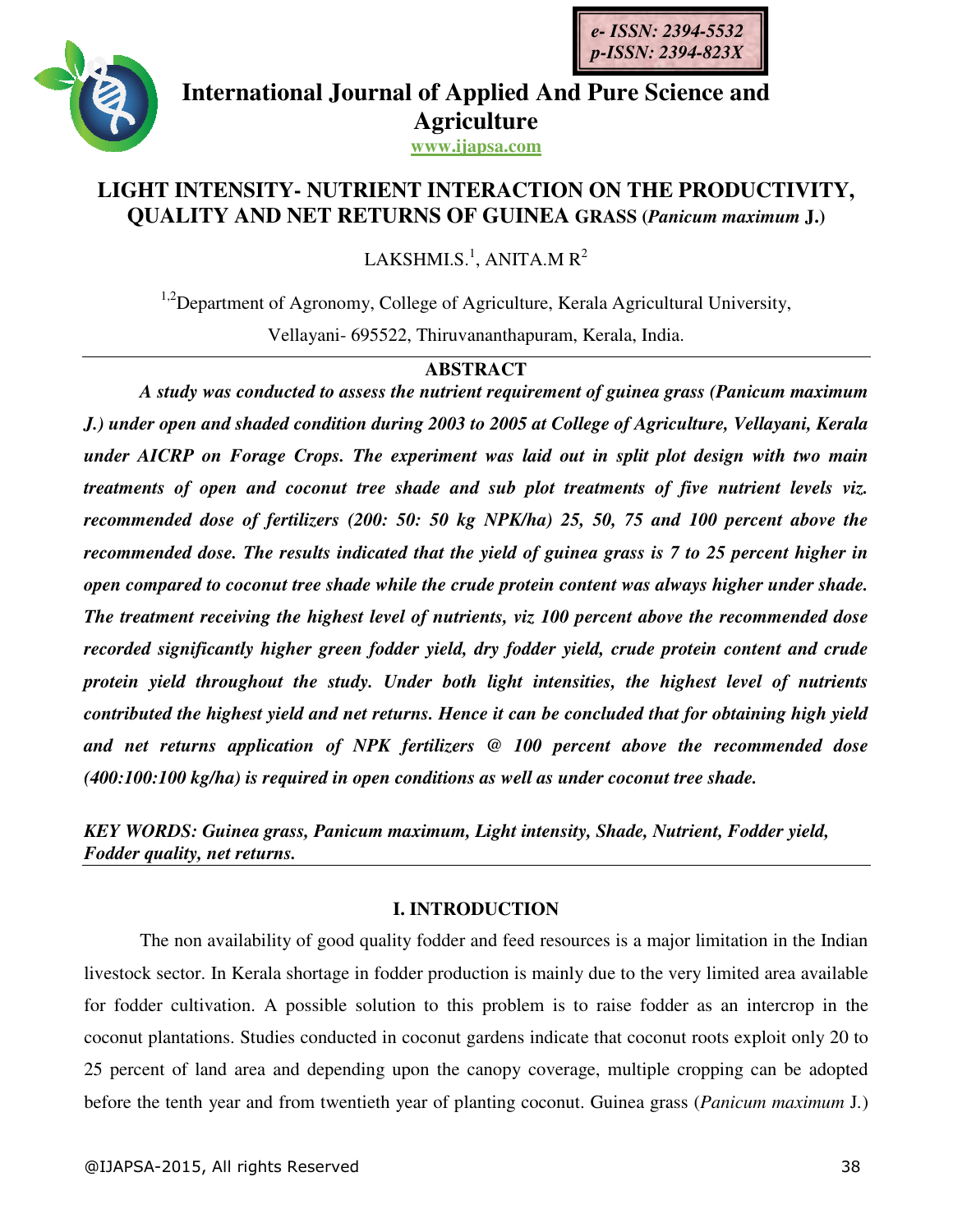has been identified to be a very suitable intercrop for coconut gardens. But its fodder yield is highly varying under shade. Shading has both direct and indirect effects on forage production in that it can alter morphological development and yield. (Kephart and Buxton, 1996).Light intensity and nutrients are the major growth resources that determine productivity of silvopastoral ecosystems ( Koukoura *et al*.,2009). In this context, the nutrient requirement of guinea grass was studied under open and shade for obtaining maximum productivity and quality.

#### **II. MATERIALS AND METHODS**

The study was conducted in the AICRP on Forage Crops , College of Agriculture, Vellayani during 2003 to 2005. Wet tropical climate prevailed in the experimental location. The soil was red sandy clay loam (oxisol, Vellayani series). The soil was low in available N and  $K_2O$  and medium in available  $P_2O_5$  with an acidic  $p<sup>H</sup>$ . The experiment was laid out in split plot design with three replications. The main plot treatments were two light intensities. viz. open  $(s_0)$  and coconut tree shade( $s_1$ ) and the sub plot treatments consisted of five nutrient levels viz.(i) recommended dose of NPK (RDF) (f1), (ii)  $25\%$ above the RDF (f2), (iii) 50% above the RDF (f3), (iv) 75% above the RDF (f4), (v) 100% above the RDF (f5). The recommended dose of fertilizer (RDF) is 200:50:50 kg NPK/ha. The variety used was Riversdale and FYM@ 10 t/ha was applied uniformly to all the plots as basal. Full dose of P and K were also applied as basal and half N was applied during June and the remaining half N in equal splits after each harvest. Coconut was given nutrients as per the recommended dose and this nutrient application schedule was repeated in all the three years for both guinea grass and coconut. The crop was raised under irrigated condition and the first cut was taken 75 days after planting and subsequent cuttings at 45 days interval.

#### **III. RESULTS AND DISCUSSION**

# **Influence of shade on growth characters, yield, quality and net returns Growth characters (Table 1, 2, 3)**

 The plant height was more under shade throughout the growth period. In open, the phytochrome pigment will be in the Pr form which prevents stem elongation and under shade it gets converted to Pfr form which enhances stem elongation and result in increased internodal length.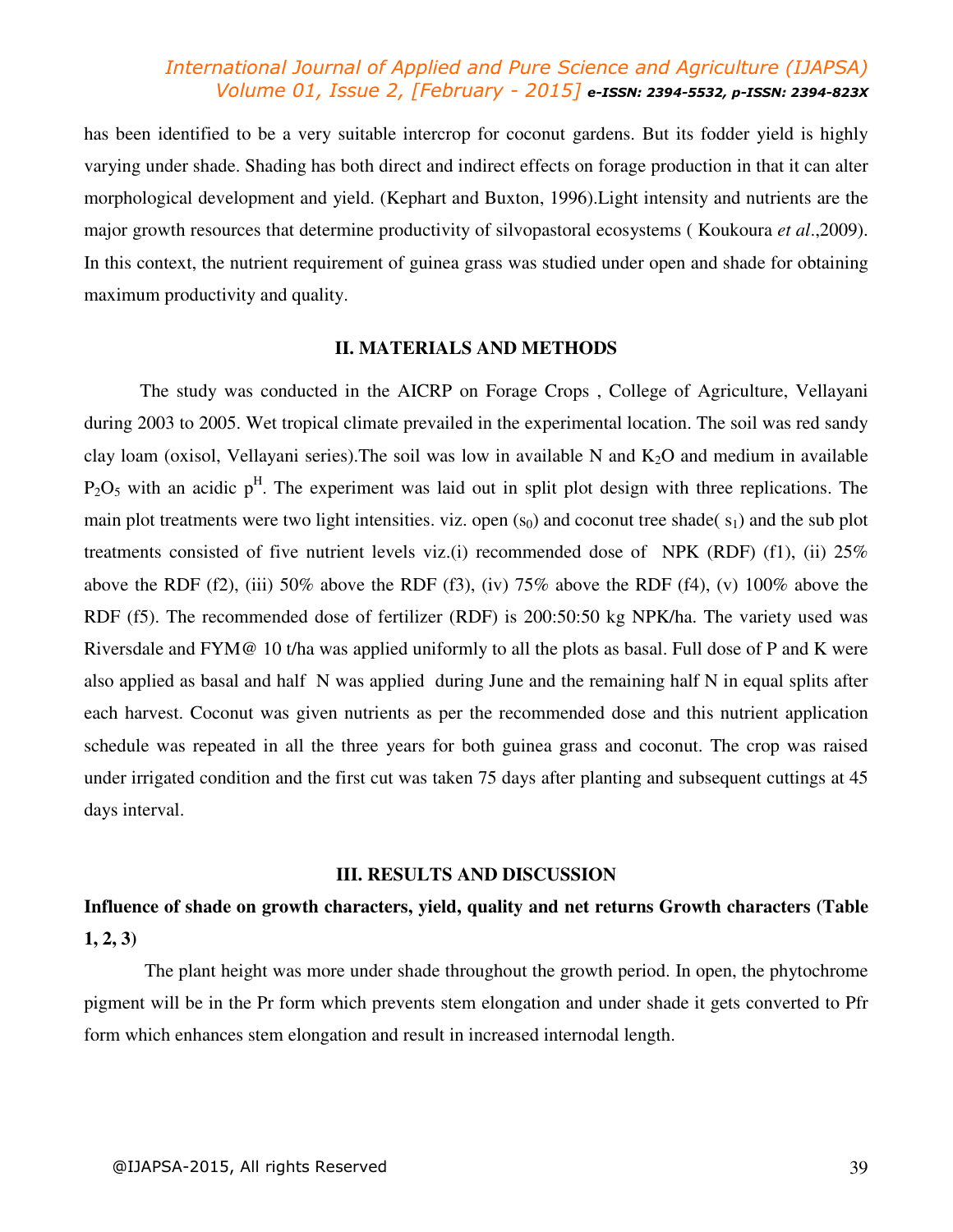The results revealed that shade has a dominating influence on inhibition of tiller production. Production of auxins are more under shaded condition which results in strong apical growth preventing side shoot sprouting and further development.

### **Yield and quality (Table 4,5,6,7)**

The green fodder yield was 16.5, 7.4 and 25.9 percent higher in open compared to shade in three years respectively. In general, the yield of forages is linearly related to the amount of light available and in a coconut plantation of 50 percent light transmission, the yield of a highly productive grass like *Panicum maximum* will be approximately 50 percent of the yield achieved in full sunlight (Reynolds,1995). The shade intensity in the present experimental field was 30 percent. Yield reduction in agro forestry systems due to reduction in solar radiation availability has been reported by Sato and Dalmacio, 1991 and Sharma et al., 1996. This finding justifies the fact that a warm season C4 plant continues the  $Co<sub>2</sub>$  uptake for photosynthesis at higher light levels closer to full sunlight and uses the high light intensity effectively (Gardener *et al*., 1985)

Compared to the open condition, there was a reduction of 15.3, 9.8 and 13.3 percent in dry fodder yield in shade for the respective years. In shade spongy tissues are developed in plants which may be responsible for lesser dry matter accumulation. Wong (1993) reported that shade depressed total dry matter production of two tropical fodder grasses, *Paspalum malacophyllum* and *Paspalum wettsteini*, the depression being proportional to the quantum of photo synthetically active radiation reduction.

The crude protein content increased significantly in shade, since it is highly responsive to shading than other quality parameters. Plants adapted to shade have lower nonstructural carbohydrate concentrations than those adapted to full sunlight (Kephart and Buxton, 1996). Increased concentration of nitrogenous compounds from shading is usually at the expense of soluble carbohydrates (Buxton, 2001).

#### **Net returns (Table 8)**

The net returns were Rs.4544, Rs.8685 and Rs.3105 higher in open compared to shade in the three years respectively due to higher yield under open condition.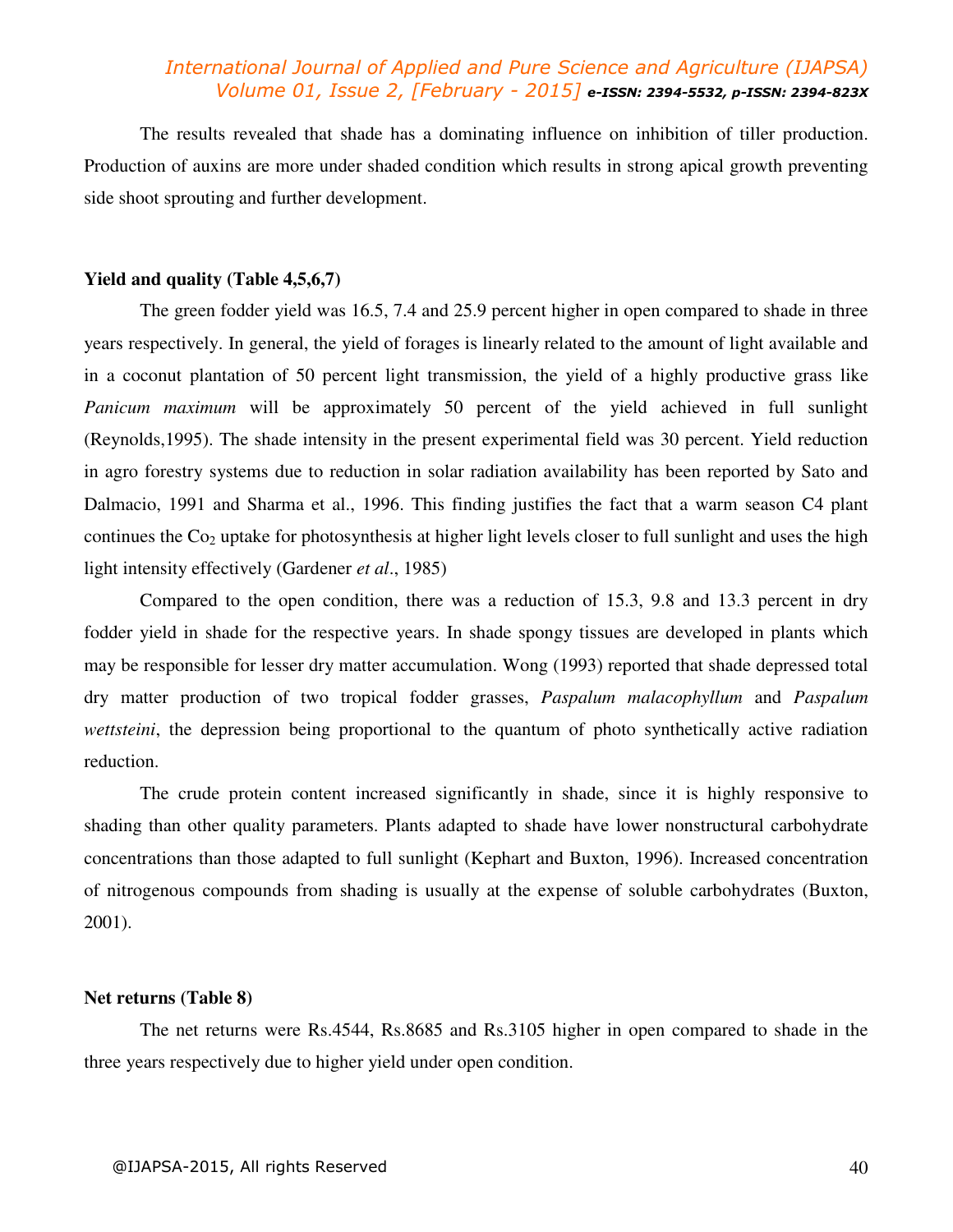# **Influence of nutrient levels on growth characters, yield, quality and net returns Growth characters (Table 1, 2, 3)**

The growth characters like plant height, number of tillers and leaf stem ratio of the first two years were significantly higher in the treatment receiving 100 percent above RDF (f5). Enhanced nitrogen application might have resulted in increase in cell division and cell elongation (Tisdale.*et al*., 1995) resulting in longer plants and enhanced vegetative growth contributing to higher tiller production (Parihar and Agarwal,2002). Nitrogen also improved leaf stem ratio owing to enhanced production of leafy material compared to stem (Kothari and Saraf, 1987).

Increased availability of phosphorus would have encouraged root growth which in turn resulted in higher nutrient absorption which manifested in the growth characters. More over application of higher level of potash could have promoted growth of meristematic tissues resulting in increased plant height (Tisdale *et al*; 1995).

### **Yield and Quality (Table 4, 5, 6, 7)**

The treatment receiving the highest level of nutrients (f5) recorded significantly higher green fodder yield, dry fodder yield, crude protein content and crude protein yield throughout the study. The increase in fodder yield and dry fodder yield can be due to the higher rate of nutrient application as reflected in the growth attributes viz, increased plant height, tiller number and L:S ratio (Agrawal *et al*.,2002; Meerabai *et al*., 1993). Potassium increased number of stomata and its apertures; net photosynthesis and efficiency of carbon dioxide assimilation and hence better potassium nourished plants grow vigorously (Jacob *et al*., 1973).

Since nitrogen and phosphorus are the chief constituents of protein, the application of these nutrients might have favored the increase in protein content (Singh et al.,2002) and consequently crude protein yield.

#### **Net returns (Table 8)**

The highest nutrient dose of 100 percent above the recommended dose (400:100:100kg NPK ha <sup>1</sup>) recorded significantly higher net returns of Rs.5471, Rs.15790 and Rs.6318 respectively over the recommended dose (f1) in the three years respectively.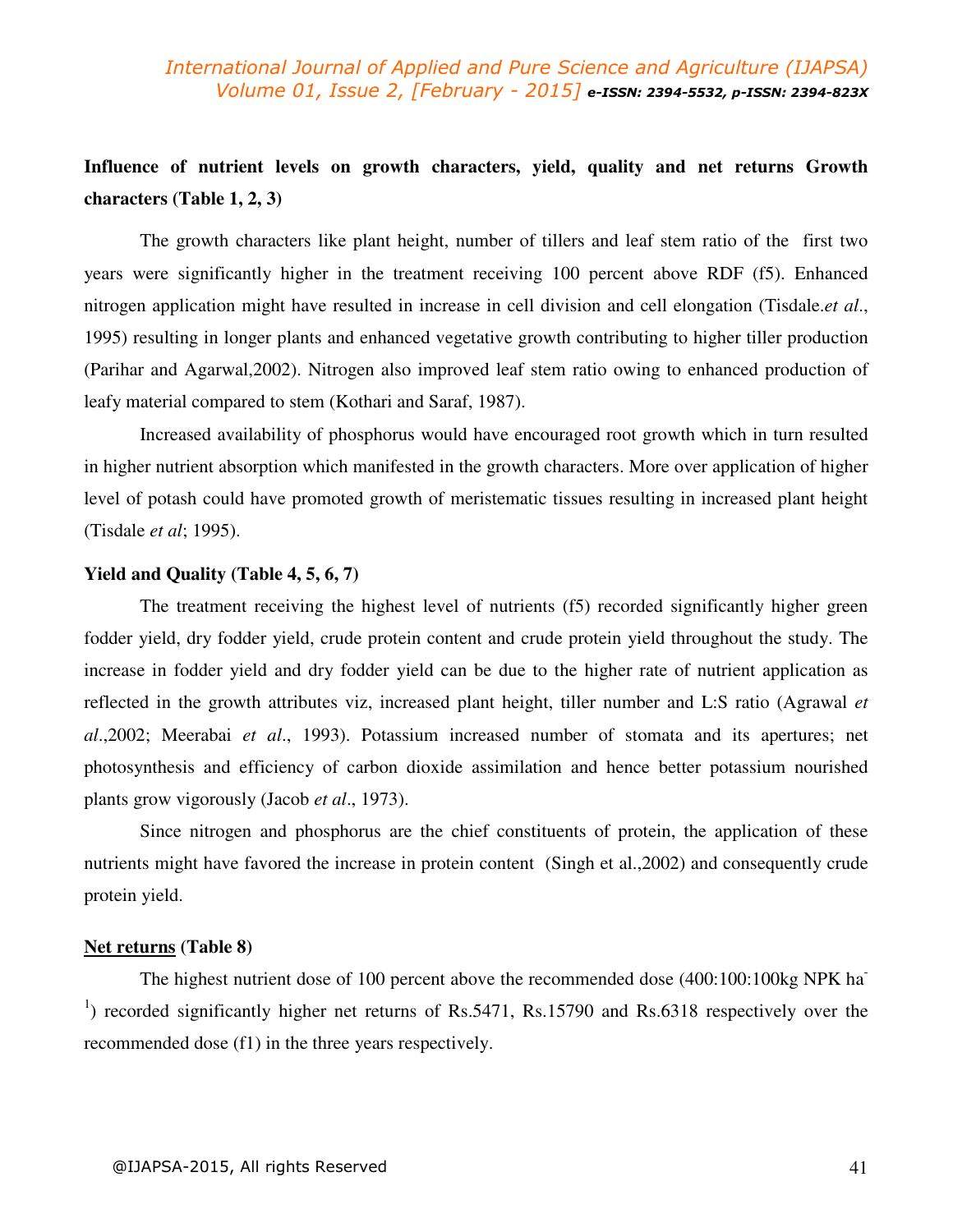### **Interaction effect of light intensity and nutrients Growth characters (Table 1, 2, 3)**

The height of the plants increased with increasing levels of nutrients both under shade and open. But the results had significant variation only in the third year. In all the cases, the height of the plant was higher in shade compared to open at all the nutrient levels.

The number of tillers was higher in open compared to shade under all nutrient levels. However significant variation was noticed in second year only and  $\frac{1}{2}$  was on par with  $\frac{1}{5}$  which recorded the highest number of tiller (34.3) in shaded condition. Hence for increasing tiller production more nutrients is required under shade compared to open.

The leaf stem ratio also recorded significant variation in the second year of study only. Significantly higher leaf stem ratio was recorded by  $s_0f_5$  (3.5) followed by S1f5 (3.0). This indicates that even if there is light intensity variation, leaf stem ratio is more related to nutrient availability which may be due to the higher nitrogen availability leading to more vegetative growth.

### **Yield and quality (Table 4, 5, 6, 7)**

The green fodder yield recorded significant light intensity nutrient interaction in first and third years. In the first year, the highest yield of 710.7 q/ha was recorded by  $s_0f_5$  which was on par with  $s_1f_5$ (671.3 q/ha). In the third year, the highest yield was for  $s_0f_5$  (980.2 q/ha) and  $s_1f_5$  (796.9 q/ha) in open and shade respectively. S<sub>1</sub>f<sub>5</sub> was on par with S<sub>1</sub>f<sub>4</sub> (738.7 q/ha) and both of them were on par with S<sub>0</sub>f<sub>1</sub> (735.9 q/ha). This indicates the necessity of increased nutrient requirement for guinea grass under shade.

The dry fodder yield also followed the same trend as that of green fodder yield. Significant interaction effect was noted in second year only. Highest yield was recorded by  $s_0f_5$  (311.8 q/ha) while under shade also f5 recorded the higher yield of 251.4 q/ha which was on par with  $s_0f_3$  (257.2 q/ha).

Crude protein content was not influenced by the interaction while crude protein yield was significantly higher in the second year (19.4 q/ha) for  $S_0f_5$  which was followed by  $s_1f_5$  (16.3 q/ha) suggesting the fact that crude protein yield is closely associated with the nutrient availability. Pandey et al.,2011 suggested that forage production under coconut palms can be increased by the application of N fertilizer with both guinea and para grass being more productive under high shade.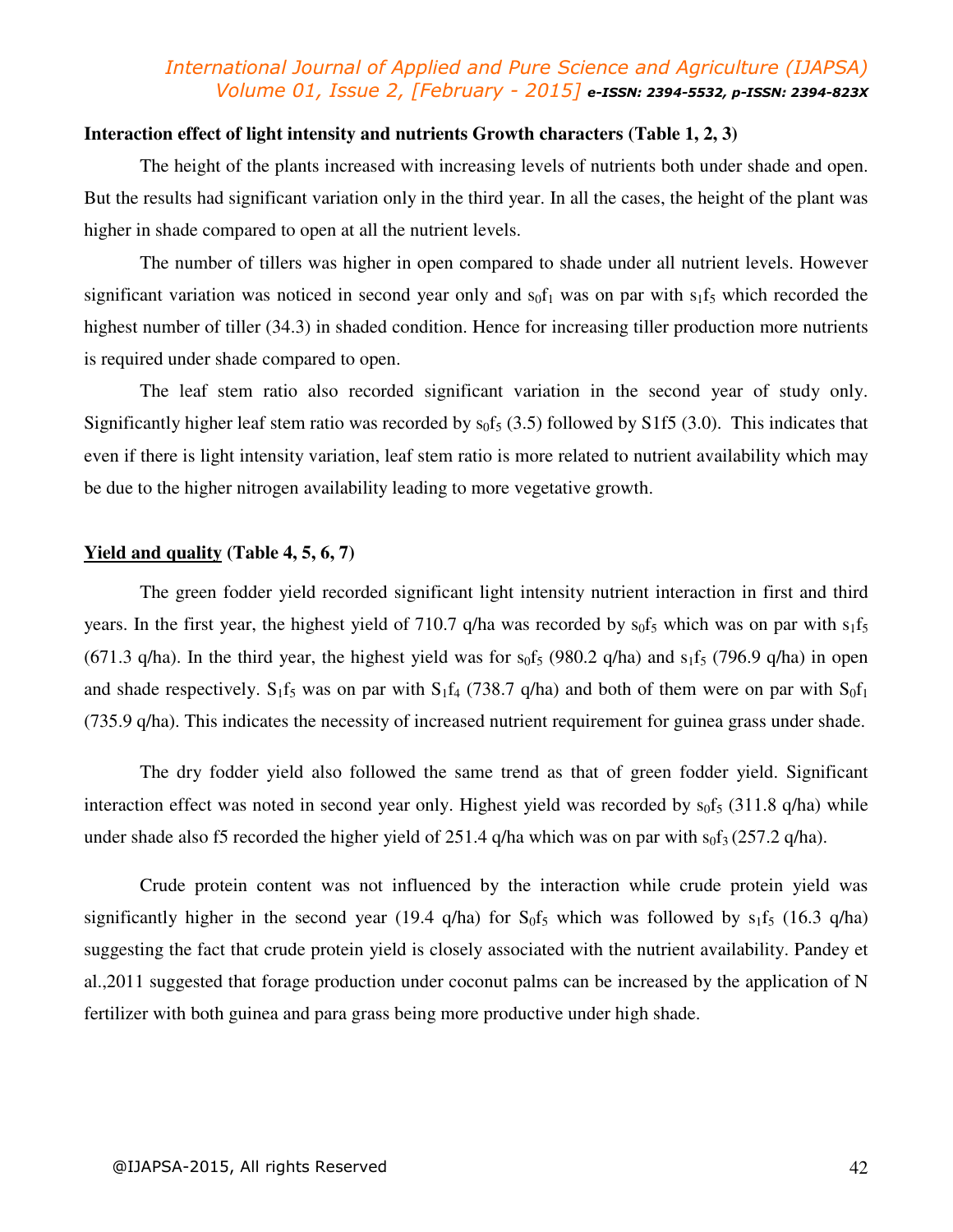### **Net returns (Table 8)**

The highest net returns of Rs.22383, Rs.39983 and Rs.34935 were recorded by  $S_0f_5$  in the three years respectively, while under shade  $S_1f_5$  recorded the highest net returns of Rs.20487, Rs.37810 and Rs.25772 respectively.

### **Bibliography**

- Agrawal, R.K, Sharma, K.C and Singh,K.K.2002. Effect of split application of nitrogen on productivity and nutritional traits of perennial grasses. In :Abstract of National Symposium on Grass land and Fodder Research in the New Millennium.(October30 – November1 2002) .Indian Grassland and Fodder Research Institute, Jhansi:116-117
- Buxton,R.D.2001. *Growing Forages under variable environmental condition*. Research summaries. No.21.U.S Dairy Forage Research Centre, Iowa State University, Ames.p. 204. Gardener,F.P, Pearce, B.B and Mitchell, R.L.1985.*Physiol of crop plants*. Iowa State University Press, Ames,Iowa, USA p.262.
- Jacob,B, Abas.S, and Steinniz,B-1973. Rubidium and potassium absorption of bean leaf slices compared to sodium absorption*. Physiologia plantarum*.28:209-214.
- Kephart , K.D and Buxton, D.R 1996 . Non structural carbohydrates in cool and warm season perennial grasses adapted to shaded conditions. Research summaries.No.16.U.S.Dairy Forage Research Centre ,Iowa State University,Ames .p.162
- Kothari , S.K and Saraf , C.S 1987 .N economy in fodder sorghum as affected by bacterial seed inoculation and P application in summer green gram . *Indian .J. Agron.* 32:117-120
- Koukoura,Z.,Mamolos,A.P.,Kalburtji,K.L.2009. Decomposition of dominant plant species litter in a semi-arid grassland. *Applied Soil Ecology* 23, 13-23.
- Meerabai, M., Lakshmi , S. and Pillai , G.R. 1993 P and K nutrition in guinea and congo signal grasses grown in coconut gardens . *J .Trop . Agric* . 31:181-183
- Pandey,C.B.,Verma,S,K. and Srivastava,R.C.2011. Forage production and nitrogen nutrition in three grasses under coconut tree shades in the humid-tropics. *Agroforestry systems*. Vol 83,1: 1-12.
- Parihar , S.S and Agarwal , P.2002. Effect of nitrogen on seed yielding components and seed quality of spear grass (*Heteropogon contortus*). In : Abstract of National Symposium on Grassland and Fodder Research in the New Millenium . (October 30- November 1, 2002). Indian Grassland and Fodder Research Institute , Jhansi. : 91-92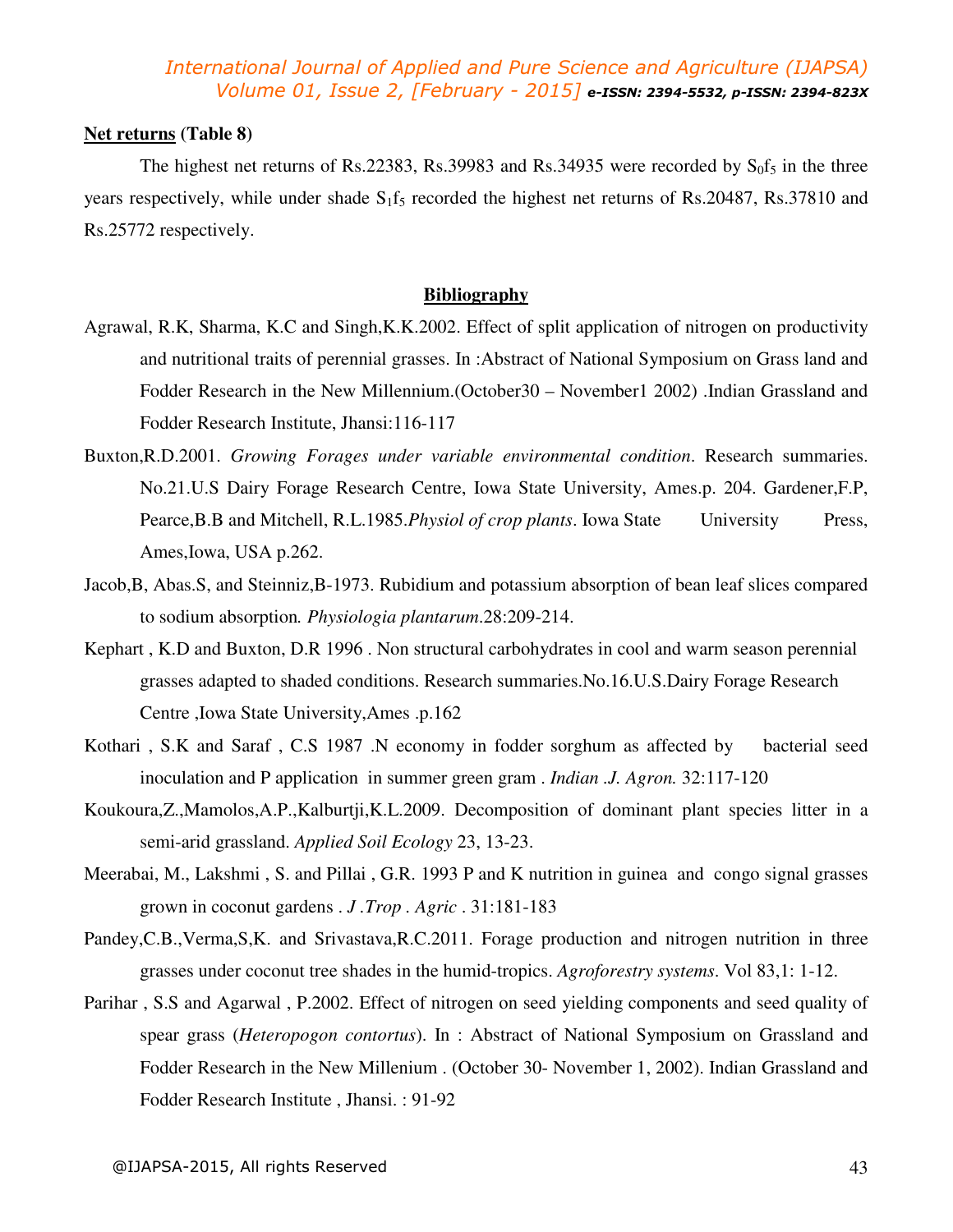- Reynolds , S.G 1995 . *Cattle production under coconuts .* FAO plant production and protection paper . No.91 FAO of United Nations , Rome , p.126.
- Sato , A. and Dalmacio , R.V. 1991 .Maize production under an intercropping system with fast growing tree species , a case study in Philippines . *Japan Agrl. Res. Quarterly* , 24:319-326
- Sharma , K.K , Khanna , P. and Gulati , A. 1996 . The growth and yield of wheat and paddy as influenced by *Dalbergia sissoo* Roxb. Boundary plantation . *Indian Forester* , 22:1114-1126
- Singh, D., Singh , V and Joshi , Y.P . 2002 . Herbage yield and yield attributes of Napier Bajra Hybrid at different cuts as affected by cutting intervals and varying levels of nitrogen. *Forage Res .* 27: 267-271.
- Tisdale , S.L., Nelson , W.L, Beaton , J.D. and Havlin , J.L 1995 . Soil Fertility and Fertilizers . Fifth edition , Prentice Hall of India (Pvt.) Ltd ., New Delhi , 735 p.
- Wong , C.C 1993 . Strategies for sustainable production of tropical forages under shade . Res . Bull. No.11 , MARDI, Malaysia , p 143-153.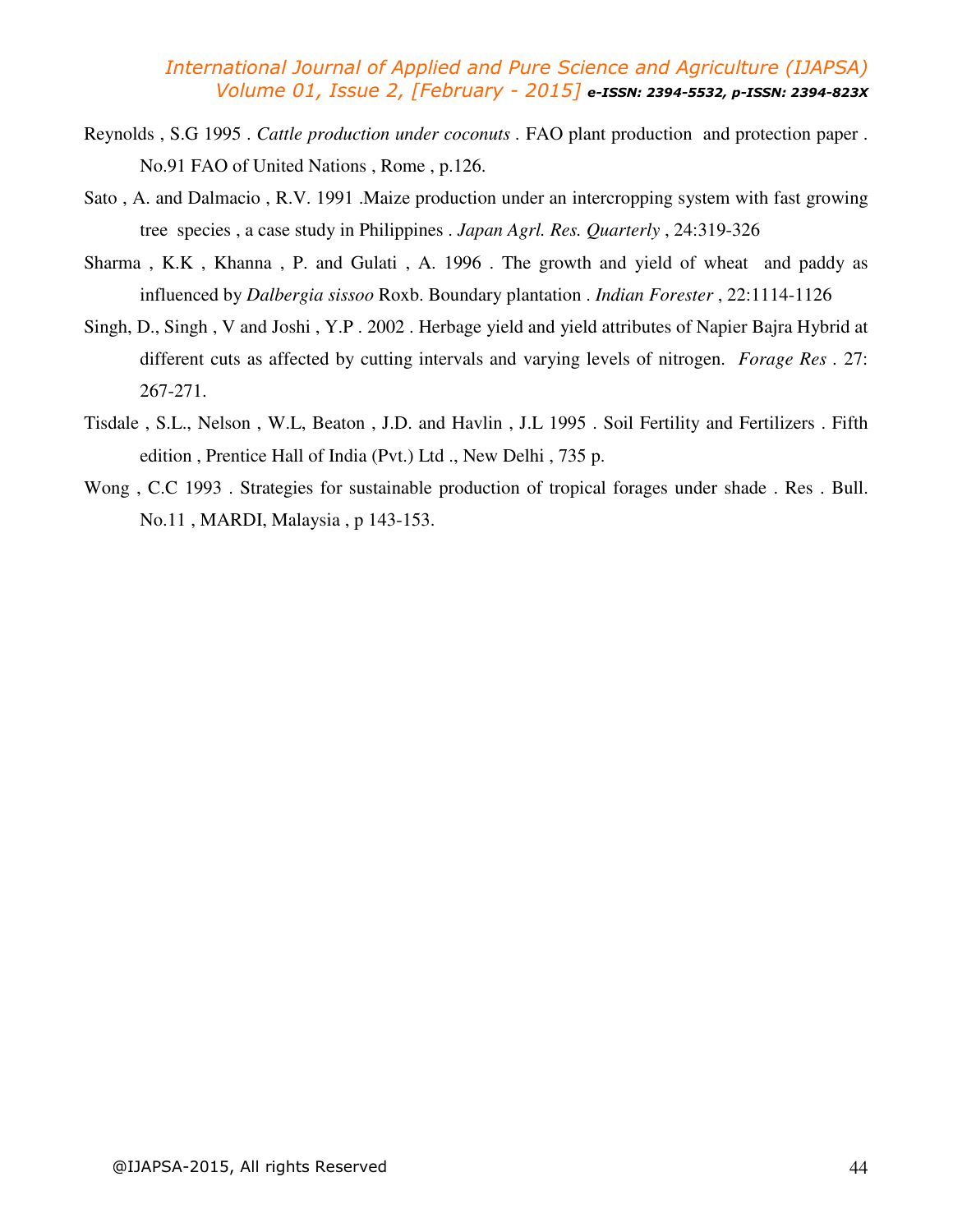|                |              | 2003           |       |       | 2004  |           | 2005           |       |       |
|----------------|--------------|----------------|-------|-------|-------|-----------|----------------|-------|-------|
|                | s0           | s1             | Mean  | s0    | s1    | Mean      | s <sub>0</sub> | s1    | Mean  |
| f1             | 110.7        | 129.8          | 118.2 | 120.8 | 124.3 | 122.5     | 71.0           | 77.2  | 74.1  |
| f2             | 114.9        | 131.1          | 120.7 | 127.8 | 132.4 | 130.1     | 75.3           | 92.8  | 84.1  |
| f3             | 119.7        | 131.7          | 124.3 | 132.9 | 138.9 | 135.9     | 82.3           | 95.9  | 89.1  |
| f4             | 126.1        | 131.0          | 130.4 | 137.5 | 143.9 | 140.7     | 85.6           | 108.6 | 97.1  |
| f <sub>5</sub> | 126.0        | 134.6          | 135.5 | 145.1 | 155.8 | 150.4     | 95.1           | 121.6 | 108.3 |
| Mean           | 119.5        | 132.2          |       | 132.8 | 139.0 |           | 81.8           | 99.2  |       |
| CD             | 9.4<br>Shade |                |       |       |       | <b>NS</b> |                |       | 8.6   |
|                |              | Fertilizer     | 6.7   |       |       | 7.5       |                |       | 5.9   |
|                |              | Interaction NS |       |       |       | <b>NS</b> |                |       | 8.4   |

Table 1 : Effect of light intensity nutrient interaction on plant height (cm) of guinea grass

Table 2: Effect of light intensity nutrient interaction on number of tillers /plant of guinea grass

|                |      | 2003           |           |      | 2004 |      |      | 2005 |           |  |
|----------------|------|----------------|-----------|------|------|------|------|------|-----------|--|
|                | s0   | s1             | Mean      | s0   | s1   | Mean | s0   | s1   | Mean      |  |
| f <sub>1</sub> | 23.8 | 23.3           | 23.2      | 30.4 | 27.5 | 28.9 | 49.9 | 32.0 | 40.9      |  |
| f2             | 25.9 | 25.5           | 25.6      | 40.4 | 26.5 | 33.4 | 61.0 | 42.1 | 51.5      |  |
| f3             | 28.8 | 27.8           | 28.3      | 42.5 | 29.3 | 35.9 | 52.9 | 44.2 | 53.5      |  |
| f4             | 30.0 | 31.2           | 30.6      | 46.7 | 31.6 | 39.2 | 76.8 | 47.9 | 62.3      |  |
| f <sub>5</sub> | 31.9 | 33.5           | 32.7      | 50.5 | 34.3 | 42.4 | 86.5 | 60.8 | 73.6      |  |
| Mean           | 28.1 | 28.2           |           | 42.1 | 29.8 |      | 67.4 | 45.4 |           |  |
| CD             |      | Shade          | <b>NS</b> |      |      | 5.4  |      |      | 5.2       |  |
|                |      | Fertilizer     | 1.5       |      |      | 4.4  |      |      | 4.4       |  |
|                |      | Interaction NS |           |      |      | 6.3  |      |      | <b>NS</b> |  |
|                |      |                |           |      |      |      |      |      |           |  |

Table 3: Effect of light intensity nutrient interaction on L:S Ratio of guinea grass

|                |     | 2003           |           |               | 2004 |           | 2005           |     |           |
|----------------|-----|----------------|-----------|---------------|------|-----------|----------------|-----|-----------|
|                | s0  | s1             | Mean      | <sub>s0</sub> | s1   | Mean      | s <sub>0</sub> | s1  | Mean      |
| f <sub>1</sub> | 1.3 | 0.9            | 1.1       | 0.8           | 1.3  | 1.0       | 1.2            | 1.5 | 1.3       |
| f2             | 1.7 | 1.7            | 1.7       | 1.3           | 1.8  | 1.6       | 1.2            | 1.8 | 1.5       |
| f3             | 1.7 | 1.7            | 1.7       | 1.6           | 2.5  | 2.0       | 1.5            | 2.2 | 1.9       |
| f4             | 1.9 | 2.0            | 1.9       | 2.1           | 2.5  | 2.3       | 2.1            | 2.0 | 2.1       |
| f <sub>5</sub> | 2.4 | 2.3            | 2.4       | 3.5           | 3.0  | 3.3       | 1.1            | 1.6 | 1.3       |
| Mean           | 1.8 | 1.7            |           | 1.9           | 2.2  |           | 1.4            | 1.8 |           |
| <b>CD</b>      |     | Shade          | <b>NS</b> |               |      | <b>NS</b> |                |     | <b>NS</b> |
|                |     | Fertilizer     | 0.4       |               |      | 0.4       |                |     | 0.3       |
|                |     | Interaction NS |           |               |      | 0.6       |                |     | <b>NS</b> |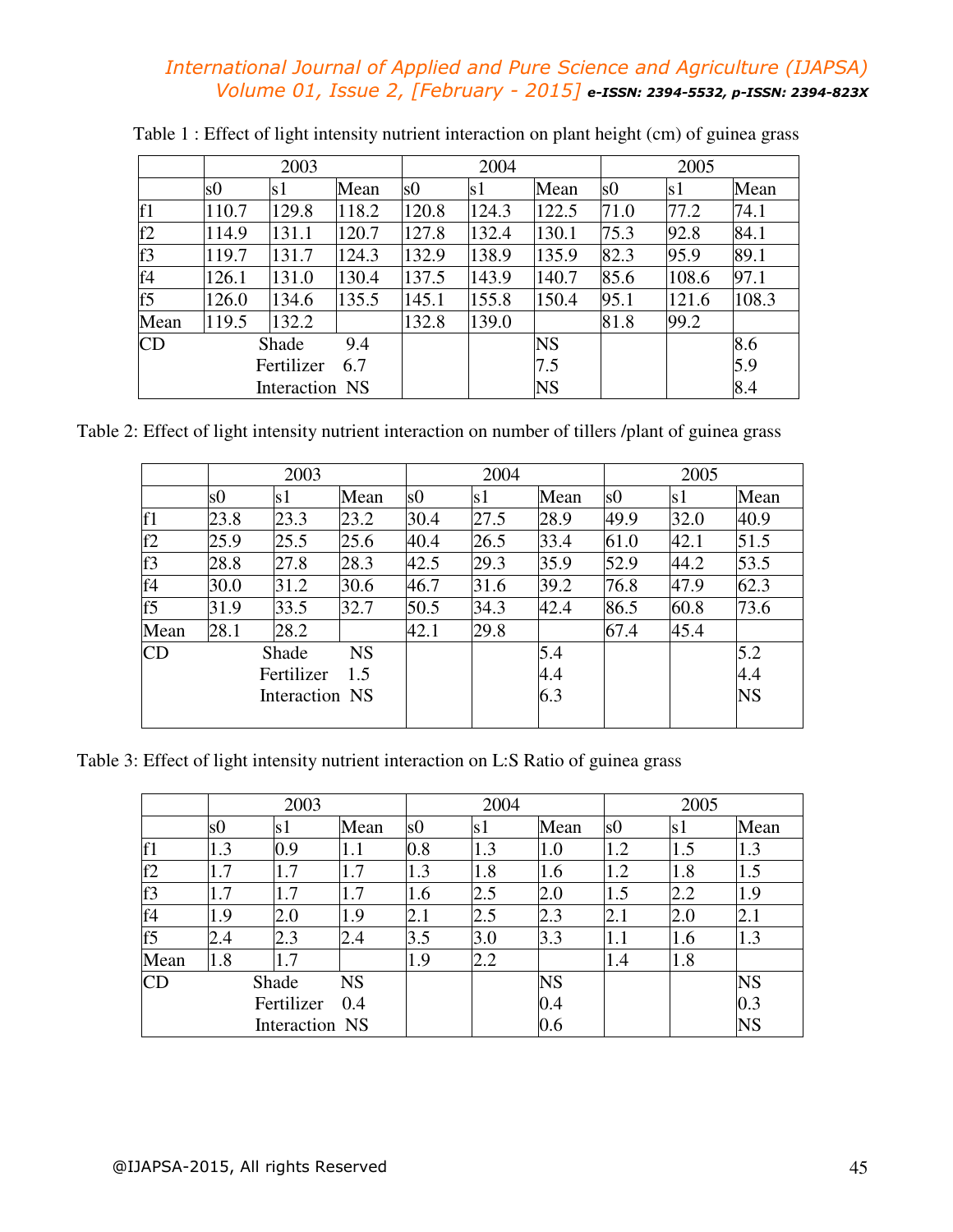|      | 2003               |                  |       |                | 2004   |           |       | 2005  |       |  |
|------|--------------------|------------------|-------|----------------|--------|-----------|-------|-------|-------|--|
|      | s0                 | s1               | Mean  | s <sub>0</sub> | s1     | Mean      | s0    | s1    | Mean  |  |
| f1   | 566.1              | 454.0            | 510.0 | 770.7          | 672.9  | 721.8     | 735.9 | 647.0 | 691.4 |  |
| f2   | 610.5              | 495.4            | 552.9 | 877.2          | 815.9  | 846.5     | 852.9 | 674.8 | 763.3 |  |
| f3   | 646.6              | 518.7            | 582.6 | 955.2          | 866.9  | 911.1     | 927.4 | 660.9 | 794.2 |  |
| f4   | 675.2              | 613.9            | 644.5 | 976.8          | 964.1  | 970.4     | 935.8 | 738.7 | 837.2 |  |
| f5   | 710.7              | 671.3            | 691.0 | 1081.4         | 1020.0 | 1050.7    | 980.2 | 796.9 | 888.6 |  |
| Mean | 641.8              | 550.6            |       | 932.2          | 868.0  |           | 886.4 | 703.7 |       |  |
| CD   | <b>NS</b><br>Shade |                  |       |                |        | 30.6      |       |       | 36.5  |  |
|      | 32.7<br>Fertilizer |                  |       |                |        | 32.7      |       |       | 46.9  |  |
|      |                    | Interaction 46.2 |       |                |        | <b>NS</b> |       |       | 66.2  |  |

Table 4: Effect of light intensity nutrient interaction on green fodder yield (q/ha) of guinea grass

| Table 5: Effect of light intensity nutrient interaction on dry fodder yield (q/ha) of guinea grass |  |  |
|----------------------------------------------------------------------------------------------------|--|--|
|                                                                                                    |  |  |

|                |       | 2003           |           |       | 2004  |       | 2005           |       |           |
|----------------|-------|----------------|-----------|-------|-------|-------|----------------|-------|-----------|
|                | s0    | s1             | Mean      | s0    | s1    | Mean  | s <sub>0</sub> | s1    | Mean      |
| f <sub>1</sub> | 144.2 | 122.9          | 133.6     | 223.7 | 178.7 | 201.2 | 263.3          | 233.8 | 248.2     |
| f2             | 157.3 | 142.2          | 149.7     | 235.3 | 236.0 | 235.7 | 271.5          | 243.4 | 257.4     |
| f3             | 176.4 | 155.2          | 165.8     | 257.2 | 259.8 | 258.5 | 282.9          | 244.8 | 263.8     |
| f4             | 185.5 | 160.1          | 172.8     | 262.4 | 249.9 | 256.2 | 287.1          | 257.0 | 272.0     |
| f5             | 202.8 | 170.1          | 186.4     | 311.8 | 251.4 | 281.6 | 305.8          | 264.8 | 285.0     |
| Mean           | 173.3 | 150.1          |           | 258.1 | 235.2 |       | 282.1          | 248.6 |           |
| CD             |       | Shade          | <b>NS</b> |       |       | 7.0   |                |       | 4.9       |
|                |       | Fertilizer     | 11.6      |       |       | 8.9   |                |       | 5.3       |
|                |       | Interaction NS |           |       |       | 12.6  |                |       | <b>NS</b> |

Table 6: Effect of light intensity nutrient interaction on crude protein content (%) of guinea grass

|                |     | 2003              |      |                | 2004 |      |                | 2005 |           |  |
|----------------|-----|-------------------|------|----------------|------|------|----------------|------|-----------|--|
|                | s0  | s1                | Mean | s <sub>0</sub> | s1   | Mean | s <sub>0</sub> | s1   | Mean      |  |
| f <sub>1</sub> | 5.3 | 7.1               | 6.2  | 4.7            | 5.8  | 5.3  | 6.7            | 7.5  | 7.1       |  |
| f2             | 5.6 | 7.1               | 6.3  | 5.4            | 5.9  | 5.6  | 7.4            | 7.9  | 7.7       |  |
| f3             | 6.0 | 7.6               | 6.8  | 5.5            | 6.1  | 5.8  | 7.5            | 8.1  | 7.8       |  |
| f4             | 6.2 | 8.0               | 7.1  | 5.7            | 6.1  | 5.9  | 7.7            | 8.1  | 7.6       |  |
| f5             | 6.4 | 8.3               | 7.3  | 6.2            | 6.5  | 6.4  | 8.2            | 8.5  | 8.4       |  |
| Mean           | 5.9 | 7.6               |      | 5.5            | 6.1  |      | 7.4            | 8.0  |           |  |
| CD             |     | Shade             | 1.1  |                |      | 0.2  |                |      | 0.2       |  |
|                |     | Fertilizer<br>0.2 |      |                |      | 0.3  |                |      | 0.8       |  |
|                |     | Interaction NS    |      |                |      | NS   |                |      | <b>NS</b> |  |